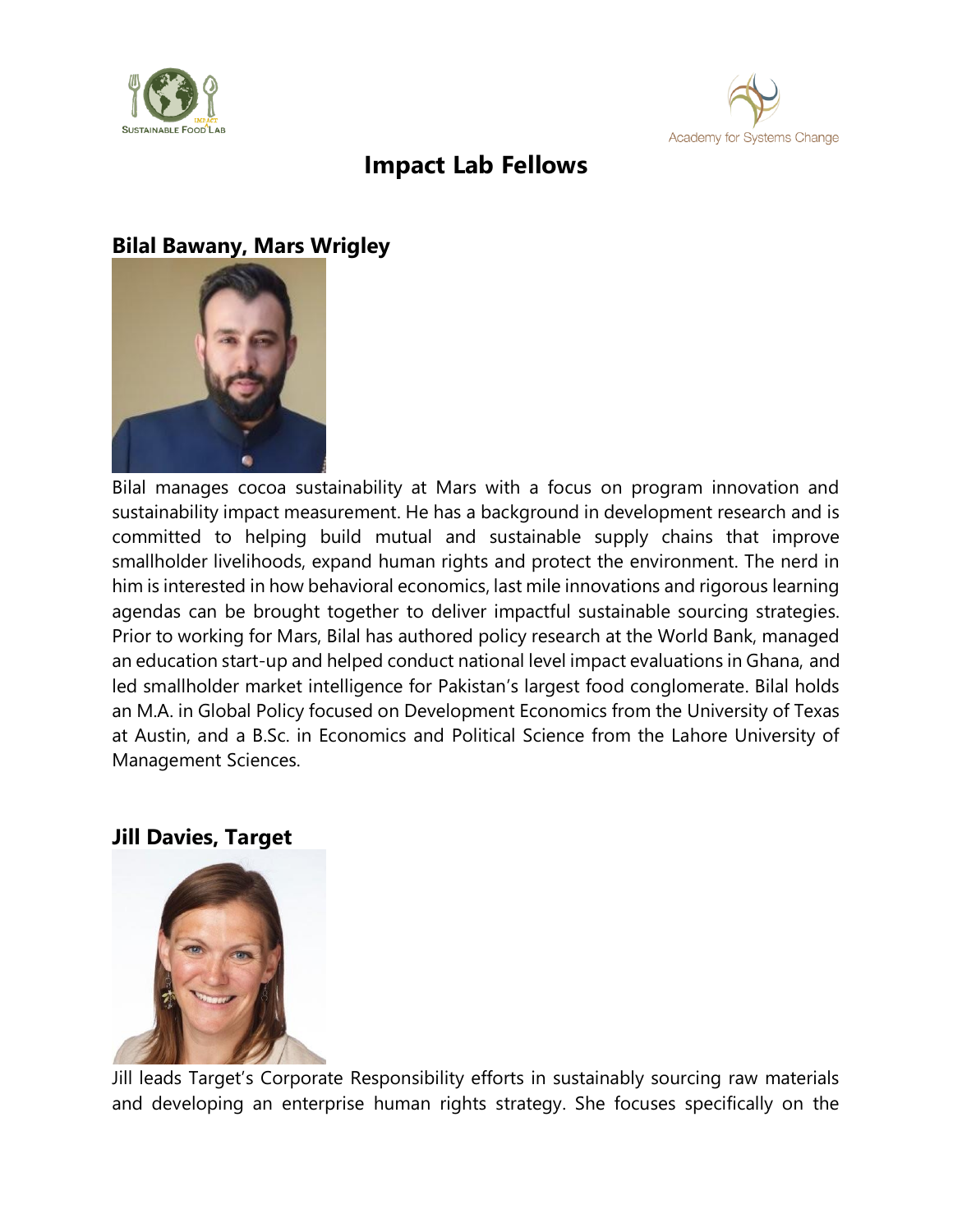environmental and social impacts of agricultural production and partners with Buying Teams, Supply Chain Leaders, Suppliers and Vendors, NGOs, Academia and other key stakeholders to develop policies and lead initiatives that support the responsible growth of Target's business, including sourcing and marketing.



#### **Nira Desai, Rich Products Corporation**

Nira S. Desai serves as the Director of Sustainability at Rich Products Corporation. Previously she worked for the World Cocoa Foundation as Senior Director for Strategy & Learning, where she led the development and execution of the cocoa industry's collective impact sustainability strategy, CocoaAction, in West Africa and Brazil. Prior to her position with the World Cocoa Foundation, Nira consulted with Unilever and other global organizations to develop and implement sustainability strategies on topics including waste and carbon emissions reduction. Nira brings over 16 years of experience in the public, private and non-profit sectors, where she has specialized in building multistakeholder partnerships to amplify impact. Nira holds an MBA from the University of Cambridge and a BA in government and politics and a BS in marketing from the University of Maryland.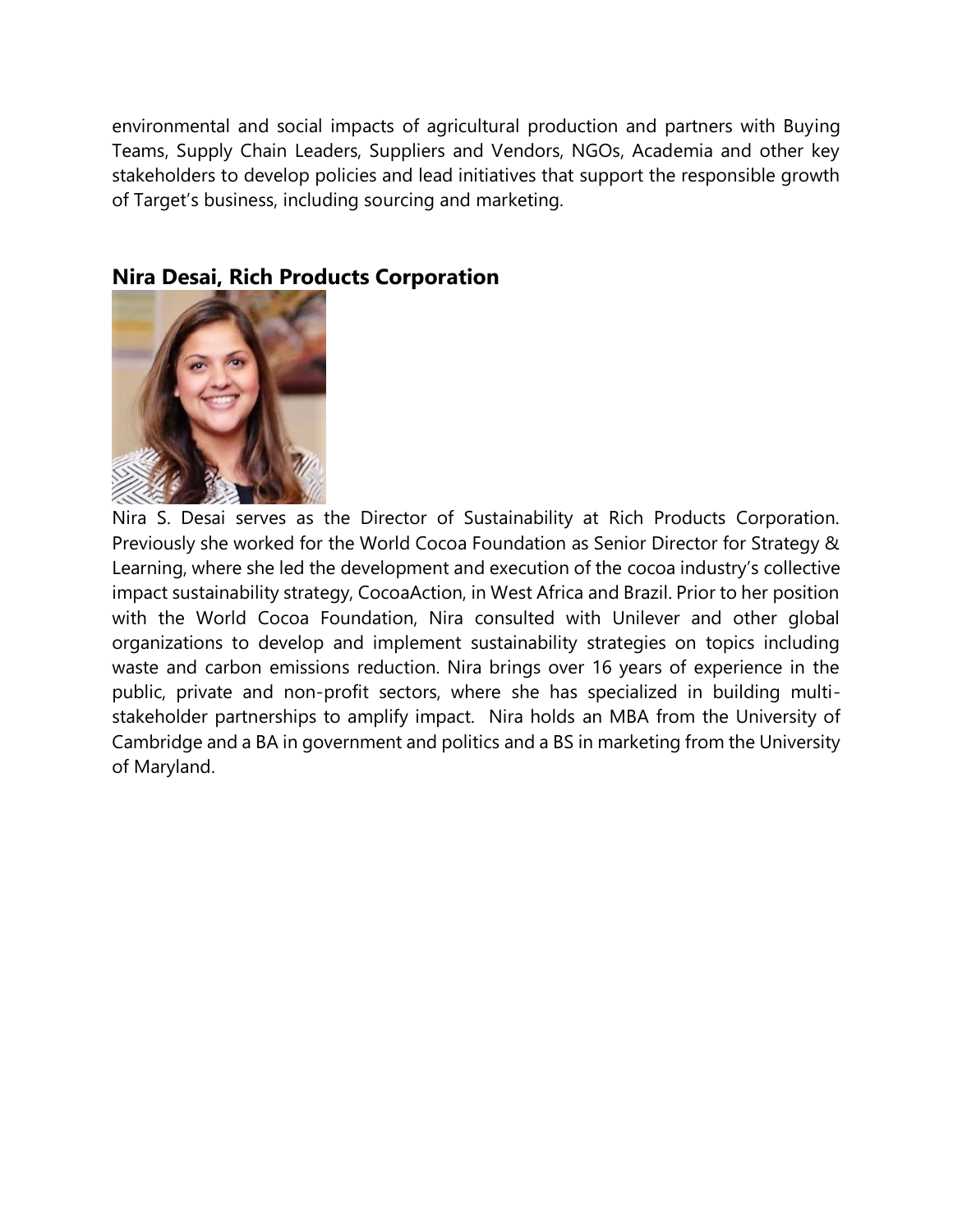## **Andre Eitner, PepsiCo**



Andre's career in sustainable agriculture started 10 years ago at Fairtrade Intl. where he played a leading role in developing the organization's mechanism to support smallholder farmers adapt to climate change. His focus during that time was on East Africa where he spent around 6 months every year working in the field with farmers. Andre joined PepsiCo 3 years ago as an Agro Sustainability Manager and leads – amongst others – PepsiCo's global demonstration farms program. Andre holds an MST in Sustainability Leadership from the University of Cambridge and lives in the UK with his wife and daughter.

#### **Autumn Fox, Mars Wrigley**



Autumn is a Sustainable Sourcing Manager for Mars Wrigley Confectionery, the world's largest maker of chocolate, gum, mints and fruity confections, and home of beloved brands like M&M's, Snickers, Skittles, Orbit and Extra. In this role, Autumn is responsible for partnering with procurement teams to deliver Mars' Sustainable in a Generation goals in Dairy, Almonds, Hazelnuts, Vanilla, and other raw materials. Prior to this, Autumn led the global harmonization of Mars Wrigley Confectionery's innovation process and system during the integration of the legacy Wrigley and Mars Chocolate businesses. Autumn has spent over 8 years with Mars Wrigley Confectionery in a range of functions including Sales, R&D and Commercial, and has constantly explored how to better embed sustainability in business practices. Throughout her career at Mars, she has driven improved decision making through effective management processes and data analytics. Autumn has a background in biology and is a published author in ecology and cancer biology. She's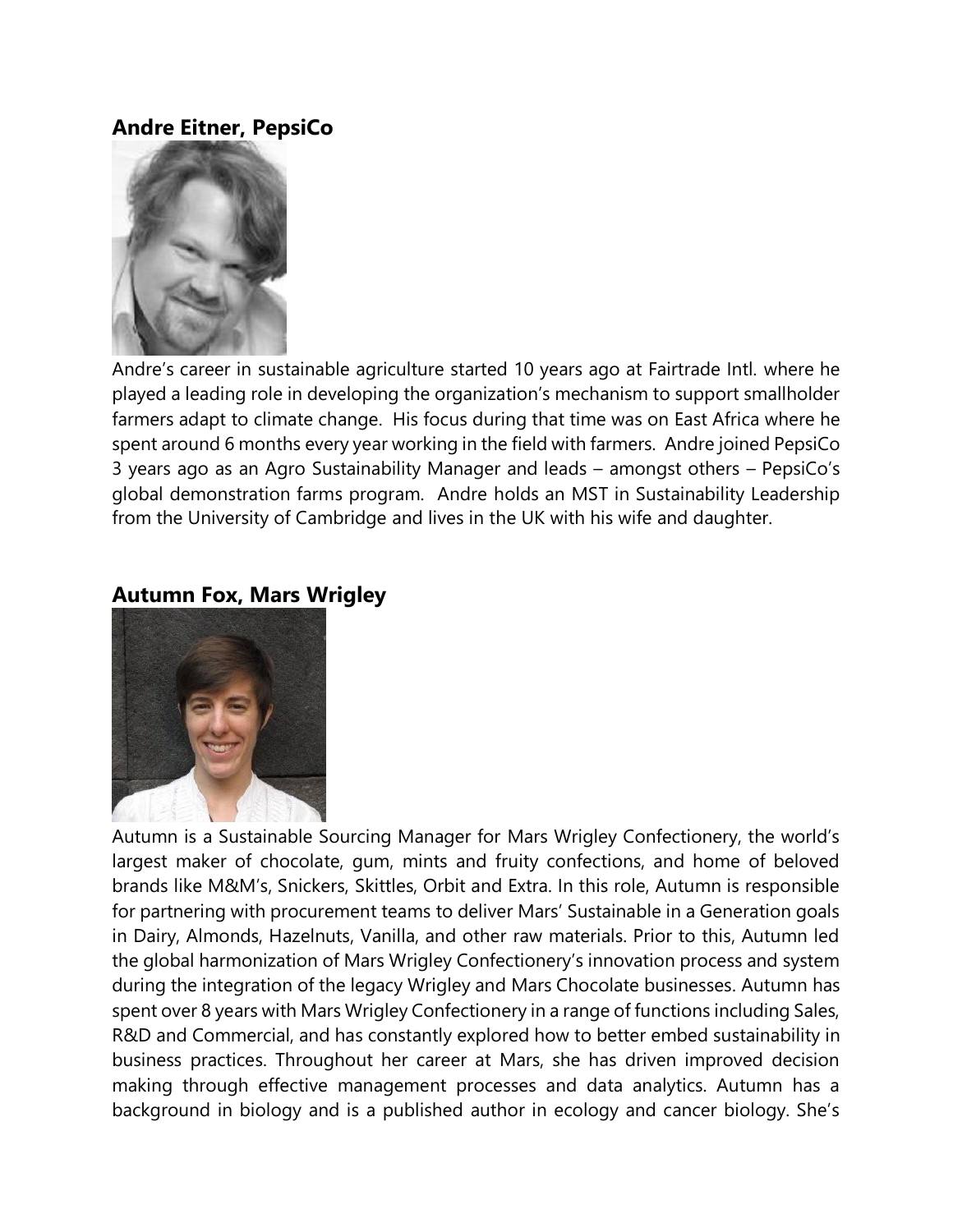originally from the US, and currently lives and works in the UK.

#### **Stefani Millie Grant, Unilever**



Stefani is Senior Manager, State External Affairs & Sustainability for Unilever. Stefani works with elected officials and NGO's on Unilever's sustainability efforts, and also program manages all of Unilever's sustainable sourcing programs in the U.S. and Canada.

## **Shayna Harris, Farmer's Fridge**



Shayna believes that food can be a positive catalyst for change. Over the last 15 years, she has worked to develop rigorous and results-oriented sourcing and supply chain sustainability programs in Latin America, West Africa, and southeast Asia for food companies like Mars, and in the development sector with Oxfam. In her current role as the Chief Growth Officer for Farmer's Fridge, she is pioneering a new category in accessible fresh food by building a distributed a network of automated smart-fridges.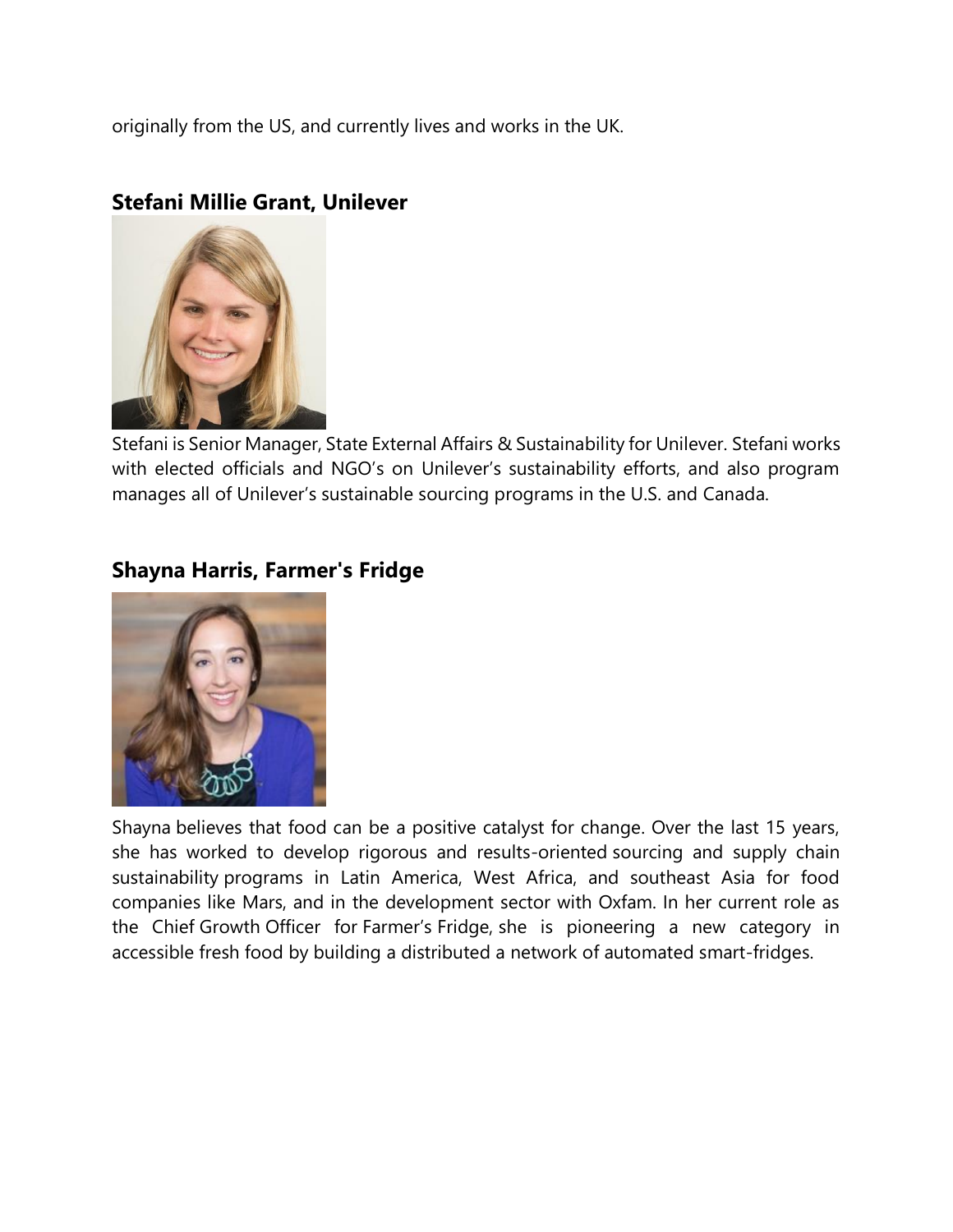#### **Margaret Henry, PepsiCo**



Margaret was born into a career of working on sustainable agriculture on a dairy farm in Kentucky in the U.S. She has spent her life and career working to improve social, economic and environmental outcomes for rural communities around the world. She has a BA and BS from Brown University, training from Massachusetts Institute for Technology in System Dynamics and a master's degree from Princeton University in Science, Technology, and Environmental Policy. Her career has led her to work in government, NGOs and the private sector in places as varied as Mozambique, Brazil, the U.S. and India. She is currently the Director of Sustainable Agriculture at PepsiCo where she works on their strategy to reduce greenhouse gasses, improve water use, and improve livelihoods and human rights in agricultural regions around the world. She works with varied partners to bring about the outcomes that work for farmer and that further the deep commitment of PepsiCo to these communities.

#### **Katie Hoard, Anheuser-Busch InBev**



Katie is the Global Agricultural Development Manager for AB InBev based in Leuven, Belgium. In her role, Katie is responsible for developing new and existing malt barley supply chains, managing the global SmartBarley portfolio (smartbarley.com), and supporting AB InBev Better World initiatives focused on agricultural water conservation.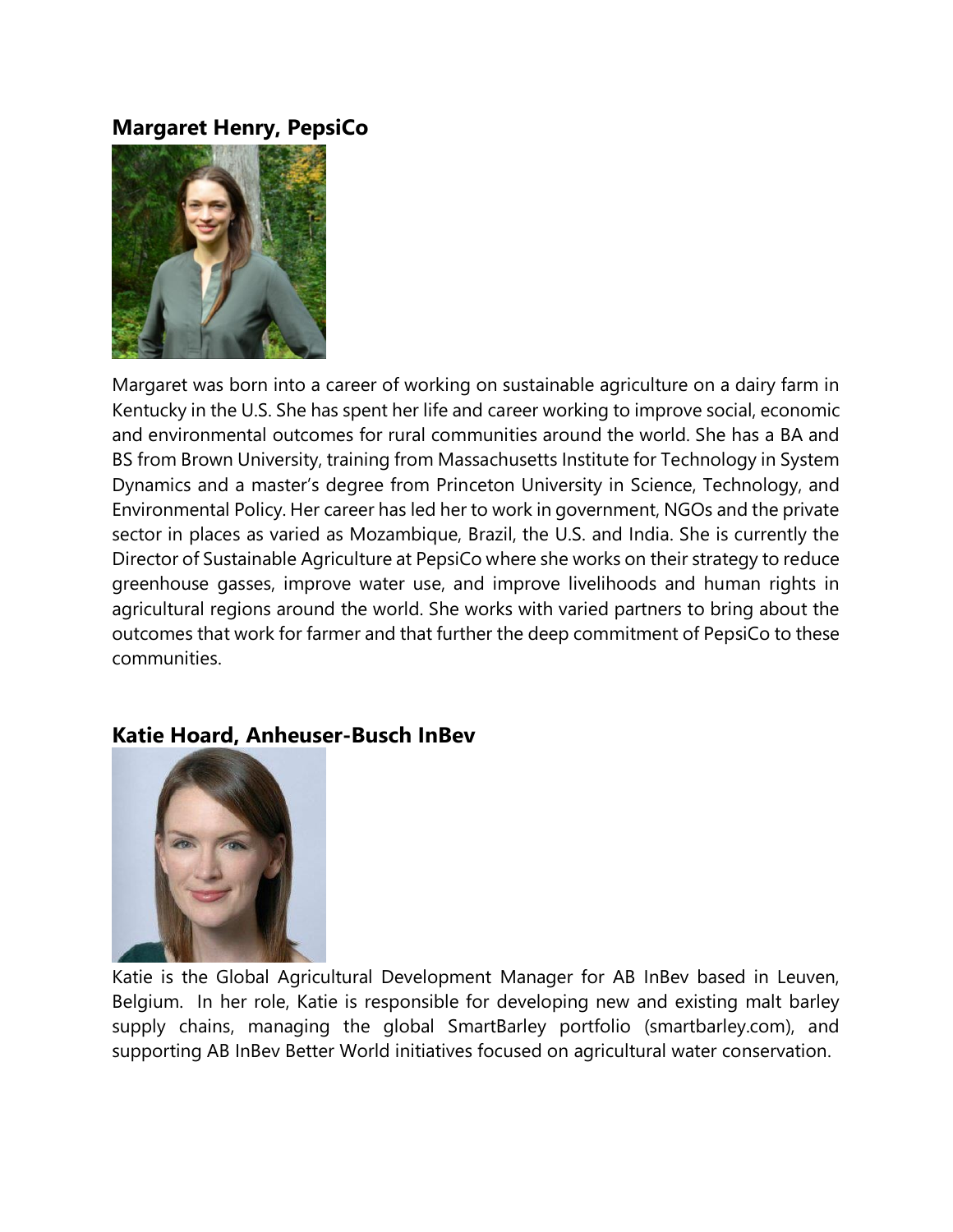#### **Kevin Jones, Starbucks**



Kevin is a project manager at Starbucks Coffee Company who spends most of his time sourcing renewable energy, tracking down money for engineering projects, learning about cows, and being at the receiving end of the circular economy. When he's not doing the aforementioned things, he thinks a lot about how he can make cats more sustainable while rollerblading, riding his fixie, or stand-up paddle boarding around Seattle.

## **(Nicole) Kendra Levine, McDonald's Corporation**

Kendra is a Supply Chain Sustainability Manager for McDonald's, where she works with their logistics suppliers and suppliers of their plant based products to implement environmentally, ethically, and economically sound practices throughout the supply chain. She also has responsibility for improving and facilitating supply chain sustainability reporting.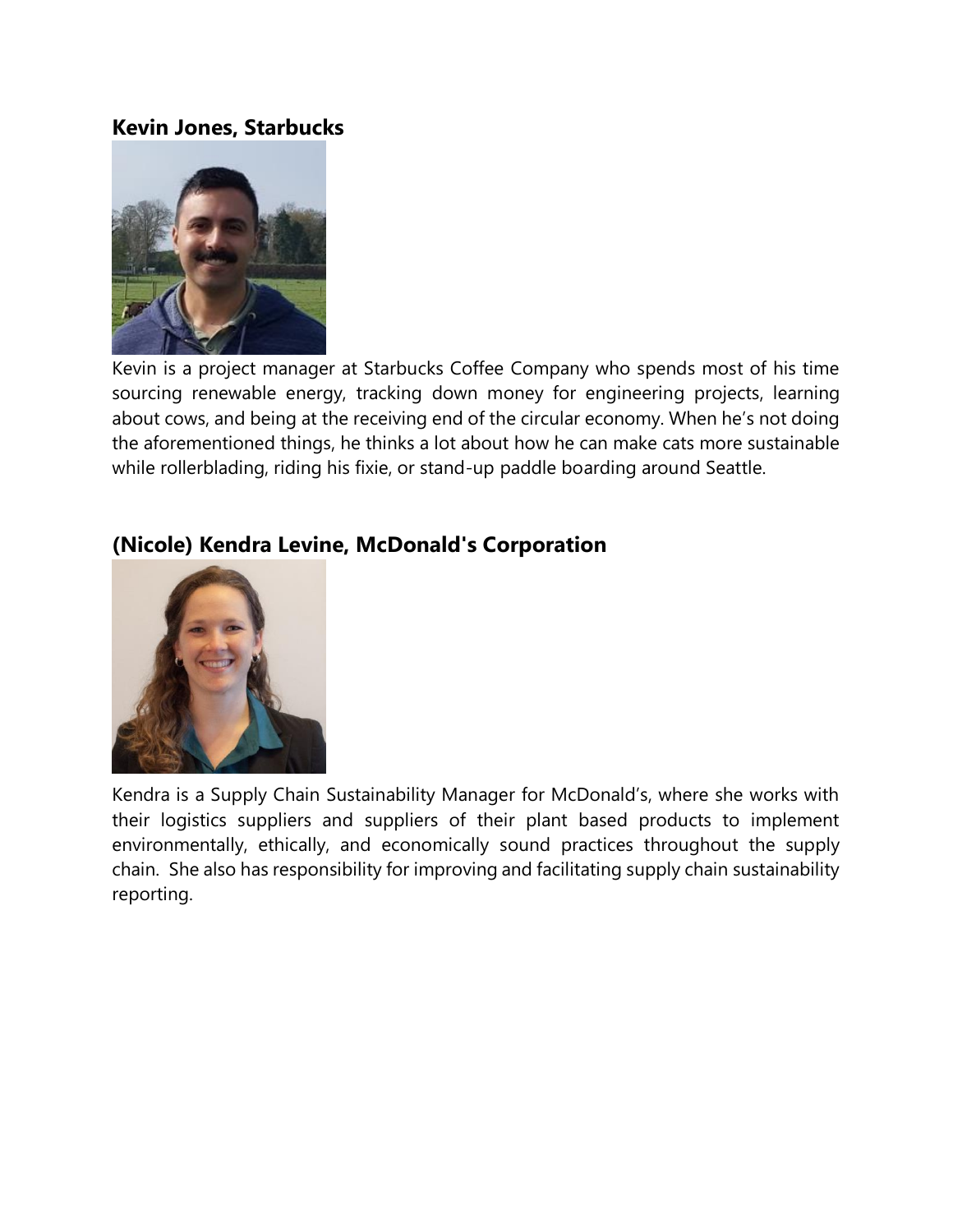## **Britt Lundgren, Stonyfield Farm**



Britt is the Director of Organic and Sustainable Agriculture at Stonyfield Farm. She holds a Master of Science in Agriculture, Food, and Environment from Tufts University. Prior to joining Stonyfield, Britt spent five years as an agricultural policy specialist for Environmental Defense Fund in Washington, D.C. Together with Stonyfield co-founder and chair Gary Hirshberg and Dr. Charles Benbrook, she is the co-author of *Label It Now*, a book that makes the case for labeling genetically engineered foods. Britt serves on the boards of the Sustainable Food Trade Association and the New Hampshire Conservation Law Foundation. She has worked on organic farms in Maine, Massachusetts, and Colorado. She is also an avid fiddle player and member of the New Hampshire based Hickory Horned Devils.



#### **Jess Newman, Anheuser-Busch**

Jess is the Director of US Agronomy at Anheuser-Busch. She leads a team of agronomists whose mission is to be trusted crop advisors sourcing sustainable ingredients directly from over 1,000 American barley, rice, and hop farmers. Her team is responsible for creating and executing the strategy to meet the company's 2025 sustainability goal for agriculture: that 100% of our direct growers are skilled, connected, and financially empowered. Jess holds a BA in environmental science from Harvard University, an MBA from the MIT Sloan School of Management, and an MPA from the Harvard Kennedy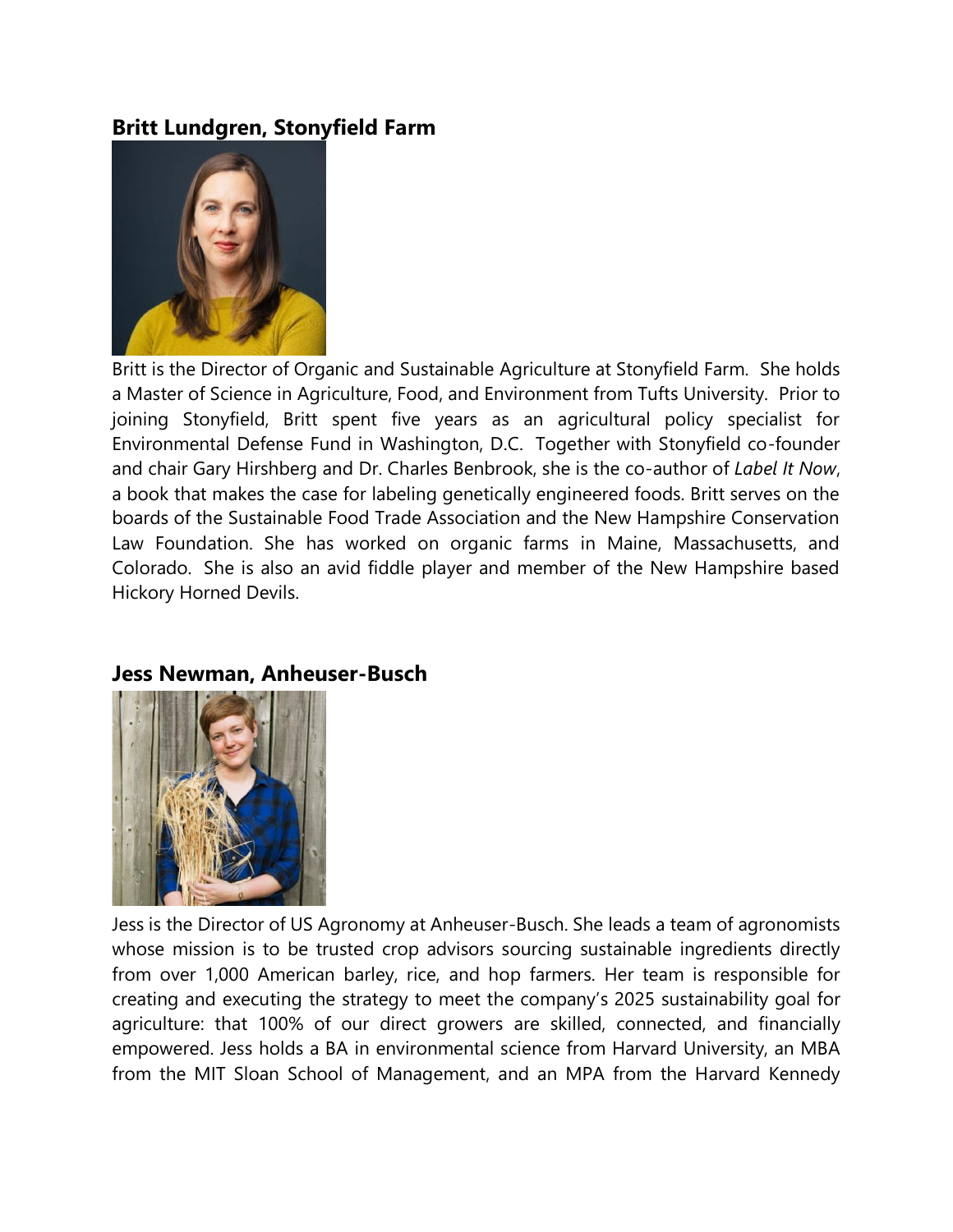School of Government. Her career has spanned sectors, including time as a management consultant, researcher in the CGIAR system, and consultant at FAO.



## **Briana Perro, Farmer's Fridge**

Briana is a passionate believer that collaboration across the food value chain can ignite positive impact in the sustainable food movement. She has 8 years of experience driving change, delivering results across multiple cultures and developing business cases for sustainable practices. As the Director of Strategic Sourcing and Sustainability of the Chicago-based company Farmer's Fridge, she leads ingredient sourcing policy, supplier quality and food ingredient programs in a hyper-growth environment.

#### **Seth Petchers, Frontier Coop**



Seth leads Frontier Co-op's efforts to deepen its sustainable sourcing and operations programs. His responsibilities include developing initiatives to build the business capacity of socially and environmentally responsible suppliers; strengthening and expanding Frontier Coop's pioneering Well Earth® sourcing program; and developing goals and strategies to reduce the company's environmental footprint.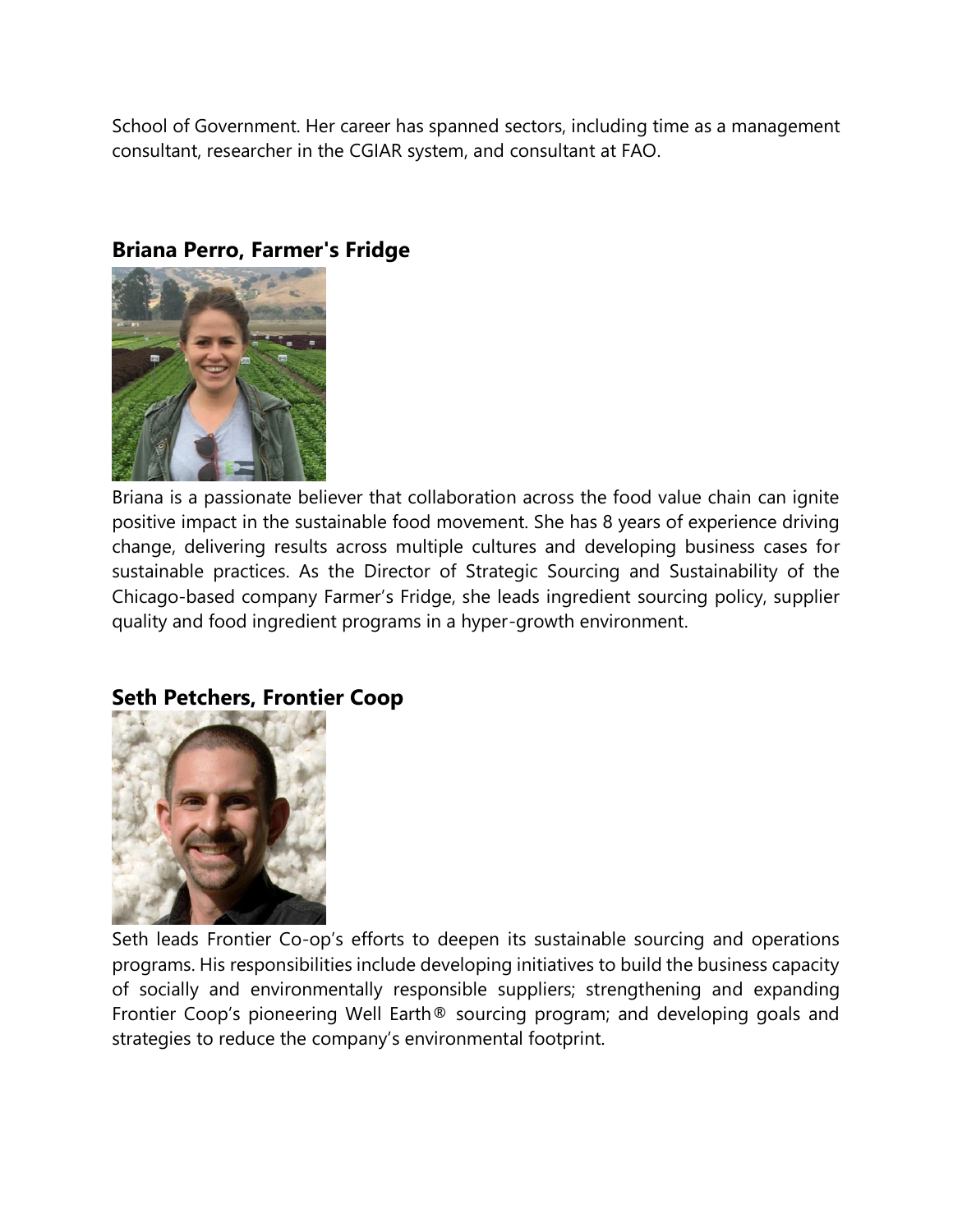## **Colleen Popkin, Keurig Dr Pepper, Inc.**



Colleen is a Senior Manager in Sustainability at Keurig Dr Pepper, Inc. In this role, Colleen manages a portfolio of outreach projects and procurement initiatives to improve livelihoods of farmers and workers in Keurig's coffee supply chains and to promote the long-term supply of quality coffee. Colleen works closely with Keurig's Coffee Sourcing team to invest corporate resources into building more resilient businesses, farms, households and ecosystems in coffee origins in Latin America, Southeast Asia, and East Africa. Prior to joining Keurig, Colleen was a Senior Manager with Accenture, the global business and technology consulting firm. During her 10+ years consulting, Colleen provided support to multinationals and governments before transitioning to work exclusively with the international development sector on a not-for-profit basis with Accenture Development Partnerships (ADP). Colleen received her B.A. with a double major in Psychology and Spanish from Middlebury College, Vermont, where she graduated as Valedictorian.

#### **Shauna Sadowski, General Mills**



Shauna Sadowski is the Head of Sustainability for the Natural & Organic Operating Unit at General Mills. She is responsible for leading sustainability strategy, which includes integrating sustainability into the product design and supply chain, with an emphasis on food and farming programs, leading external partnership engagements, and ensuring sustainability is implemented across the brands. In prior years, Shauna has been a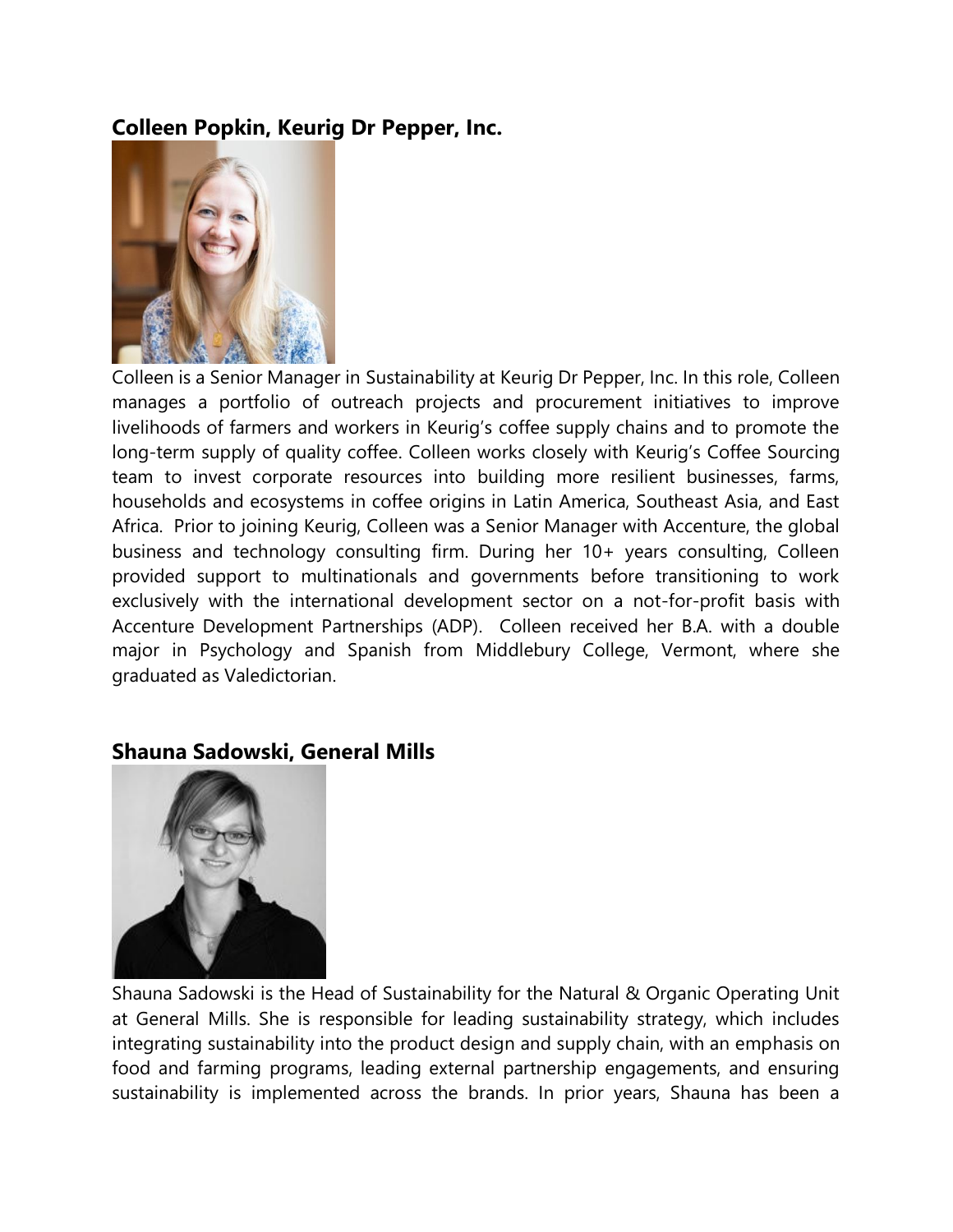management consultant and a farm girl; she is a graduate of the Friedman School at Tufts University and the Wharton School at the University of Pennsylvania.



## **Christina Skonberg, General Mills**

Christina Skonberg is a Senior Sustainability Analyst at General Mills, where she leads the sustainable ingredient sourcing strategy for brands Annie's, Cascadian Farm, Epic Provisions and Muir Glen. Focusing on metrics related to soil health, biodiversity, and farmer economic resilience, Christina conducts research and quantitative analysis to drive continuous improvement in agricultural outcomes. Prior to joining General Mills, Christina worked with the Good Food Foundation and SCS Global Services, where she coordinated the Starbucks responsible coffee sourcing verification program in Latin America, Asia, and Africa. Christina holds degrees in Agricultural Science and Brazilian Studies from Brown University, and a MS in Agriculture, Food, and Environment from the Friedman School at Tufts University.

#### **Jamie Thorn, Starbucks**



Jamie is the Senior Manager in Ethical Sourcing. Working at Starbucks since 2003, Jamie is responsible for advancing the company's business objectives, brand reputation, and values of ethical sourcing throughout the global supply chain. She also manages assurance models across the food and beverage ingredients space and is responsible for